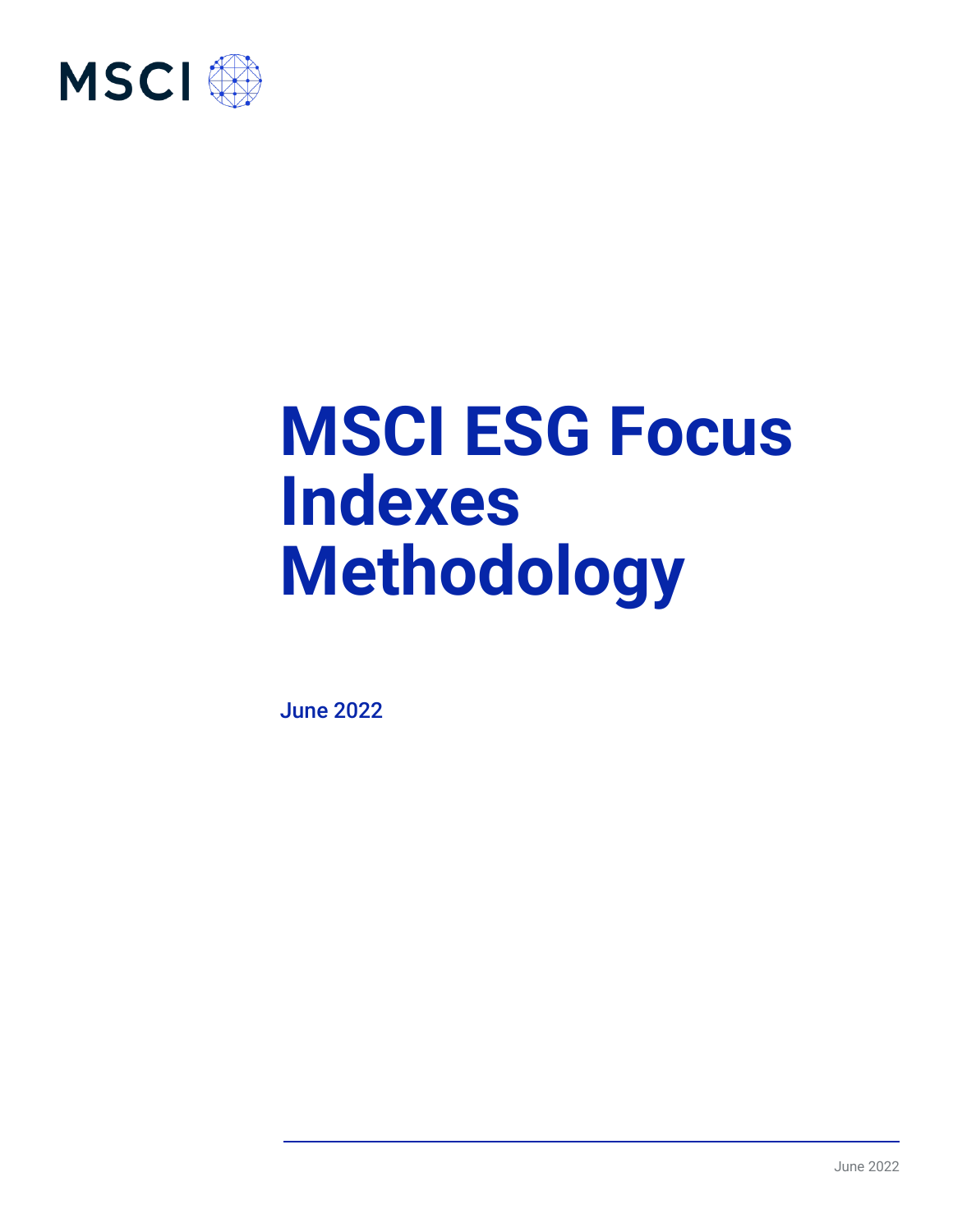

| <b>Contents</b> | Introduction<br>1                                              | 3  |
|-----------------|----------------------------------------------------------------|----|
|                 | <b>MSCI ESG Research</b><br>$\overline{2}$                     | 4  |
|                 | <b>MSCI ESG Ratings</b><br>2.1                                 | 4  |
|                 | <b>MSCI ESG Controversies</b><br>2.2                           | 4  |
|                 | 2.3<br><b>MSCI ESG Business Involvement Screening Research</b> | 4  |
|                 | <b>MSCI Climate Change Metrics</b><br>2.4                      | 5  |
|                 | Constructing the MSCI ESG Focus Indexes<br>3                   | 6  |
|                 | Defining the Underlying Universe<br>3.1                        | 6  |
|                 | Defining the Exclusion Criteria<br>3.2                         | 6  |
|                 | <b>Controversial Business Involvement Criteria</b><br>3.2.1    | 6  |
|                 | 3.2.2 ESG Controversies Criteria                               | 6  |
|                 | 3.2.3 Other Exclusion Criteria                                 | 7  |
|                 | 3.3<br>Defining the Optimization Constraints                   | 7  |
|                 | 3.4<br>Determining the Optimized Portfolio                     | 8  |
|                 | Maintaining the MSCI ESG Focus Indexes<br>4                    | 9  |
|                 | 4.1<br><b>Quarterly Index Reviews</b>                          | 9  |
|                 | <b>Ongoing Event-Related Maintenance</b><br>4.2                | 9  |
|                 | Appendix 1: Controversial Business Involvement Criteria        | 11 |
|                 | <b>Appendix 2: Optimization Constraints</b>                    | 14 |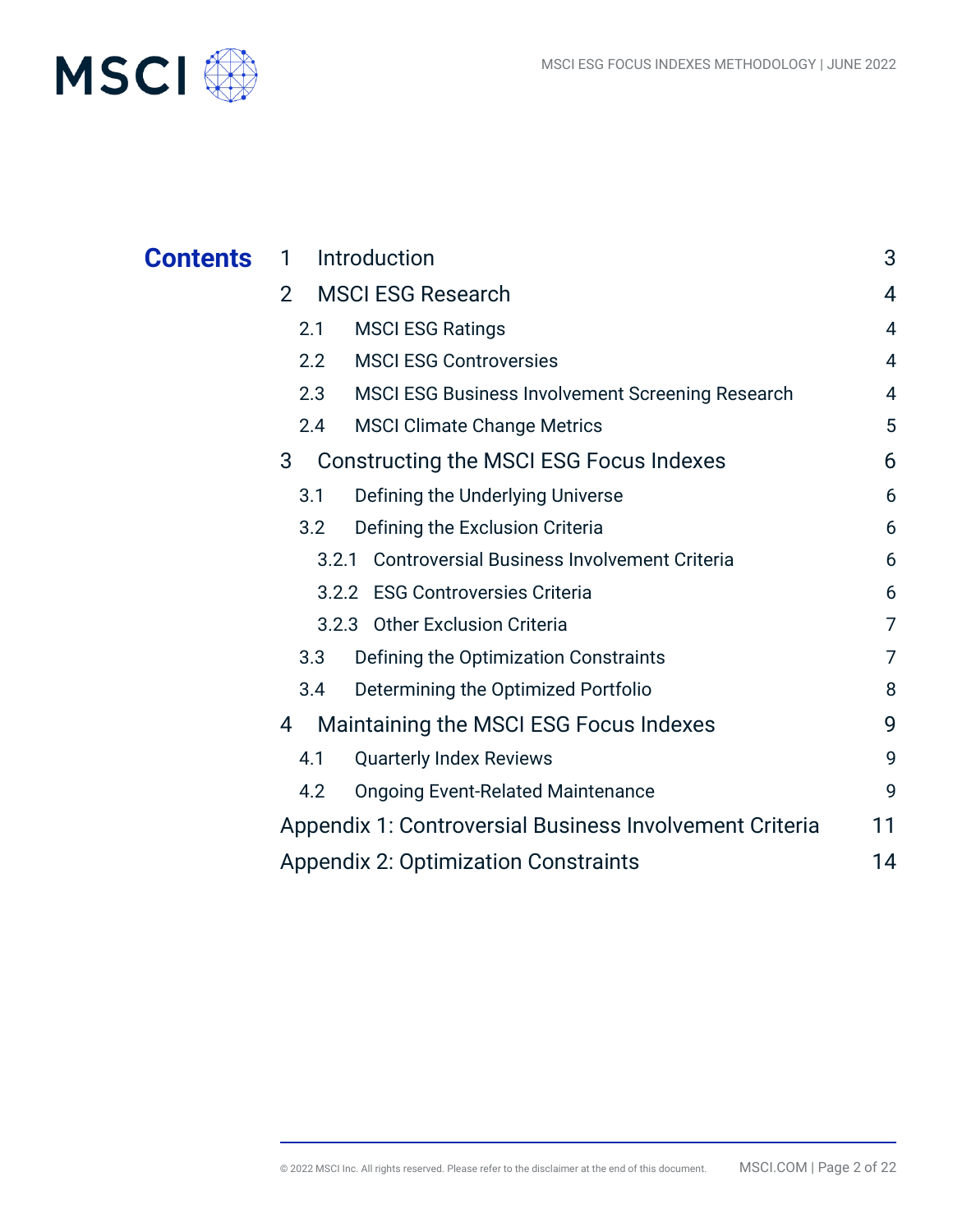

## **1 Introduction**

The MSCI ESG Focus Indexes (the 'Indexes') are designed to maximize their exposure to positive environmental, social and governance (ESG) factors while exhibiting risk and return characteristics similar to those of the underlying market capitalization weighted index. The Indexes are constructed by selecting constituents of a market capitalization weighted index (the 'Parent Index') through an optimization process that aims to maximize exposure to ESG factors for a target tracking error budget under certain constraints.

The Indexes are sector-diversified and target companies with high ESG ratings in each sector. Companies involved in Tobacco, Controversial Weapons, Fossil Fuel Extraction and Thermal Coal Power are not eligible for inclusion in the Indexes.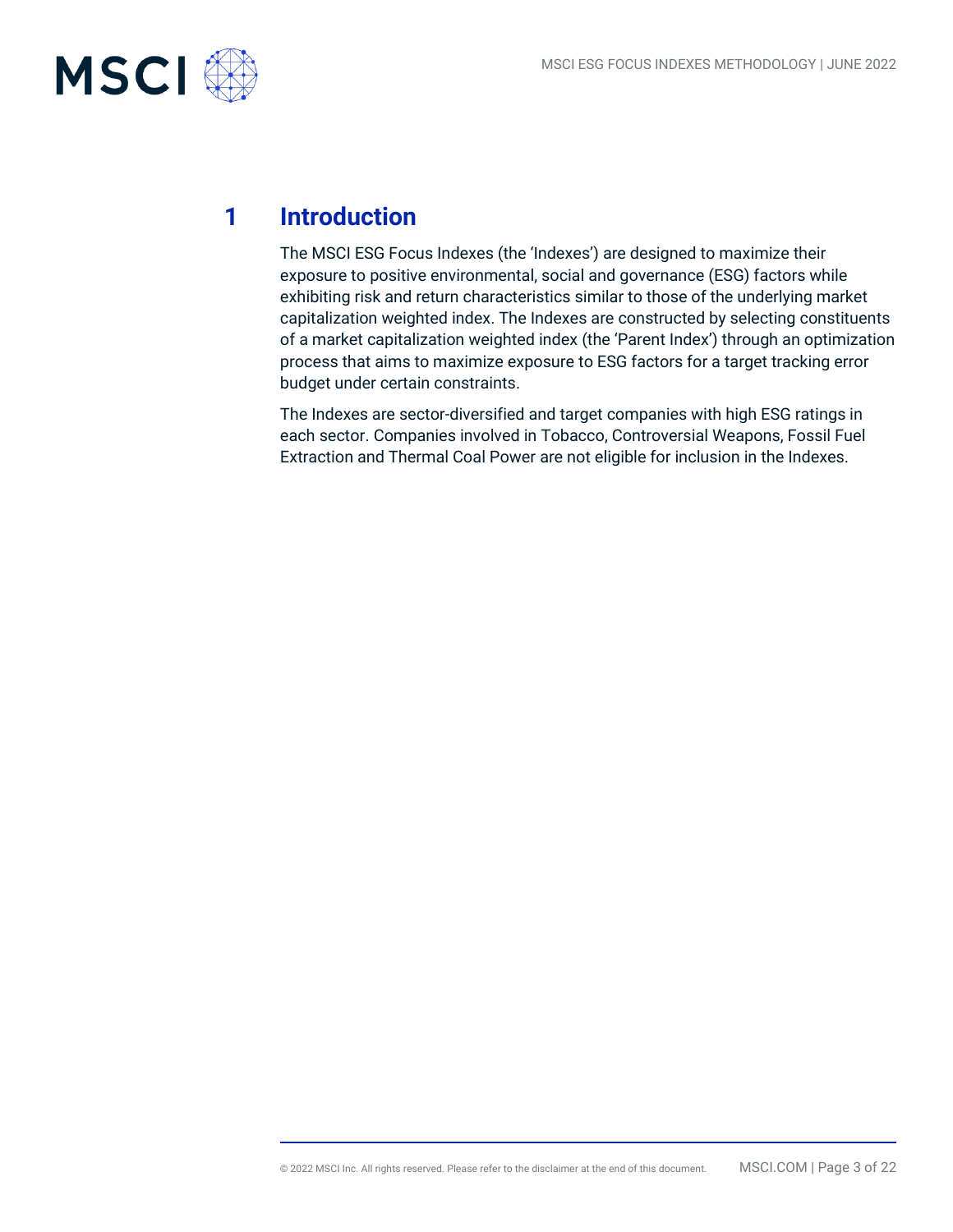

## **2 MSCI ESG Research**

The MSCI ESG Focus Indexes use company ratings and research provided by MSCI ESG Research LLC. In particular, the Indexes use the following MSCI ESG Research products: MSCI ESG Ratings, MSCI ESG Controversies, MSCI ESG Business Involvement Screening Research and MSCI Climate Change Metrics.

For details on MSCI ESG Research's full suite of ESG products, please refer to: https://www.msci.com/esg-investing

## 2.1 MSCI ESG Ratings

MSCI ESG Ratings provides research, data, analysis and ratings of how well companies manage environmental, social and governance risks and opportunities. MSCI ESG Ratings provides an overall company ESG rating - a seven-point scale from 'AAA' to 'CCC'. In addition, the product provides scores and percentiles indicating how well a company manages each key issue relative to industry peers, as well as underlying data and metrics used to compile the scores and ratings.

For more details on MSCI ESG Ratings, please refer to: [https://www.msci.com/esg](https://www.msci.com/esg-ratings)[ratings](https://www.msci.com/esg-ratings)

## 2.2 MSCI ESG Controversies

MSCI ESG Controversies (formerly known as MSCI Impact Monitor) provides assessments of controversies concerning the negative environmental, social, and/or governance impact of company operations, products and services. The evaluation framework used in MSCI ESG Controversies is designed to be consistent with international norms represented in numerous widely accepted global conventions, including the Universal Declaration of Human Rights, the ILO Declaration on Fundamental Principles and Rights at Work, and the UN Global Compact. MSCI ESG Controversies Score falls on a 0-10 scale, with "0" being the most severe controversy.

For more details on MSCI ESG Controversies, please refer to : [https://www.msci.com/documents/10199/acbe7c8a-a4e4-49de-9cf8-](https://www.msci.com/documents/10199/acbe7c8a-a4e4-49de-9cf8-5e957245b86b) [5e957245b86b](https://www.msci.com/documents/10199/acbe7c8a-a4e4-49de-9cf8-5e957245b86b)

## 2.3 MSCI ESG Business Involvement Screening Research

MSCI ESG Business Involvement Screening Research (BISR) aims to enable institutional investors to manage environmental, social and governance (ESG) standards and restrictions reliably and efficiently.

For more details on MSCI ESG Business Involvement Screening Research, please refer to [http://www.msci.com/resources/factsheets/MSCI\\_ESG\\_BISR.pdf](http://www.msci.com/resources/factsheets/MSCI_ESG_BISR.pdf)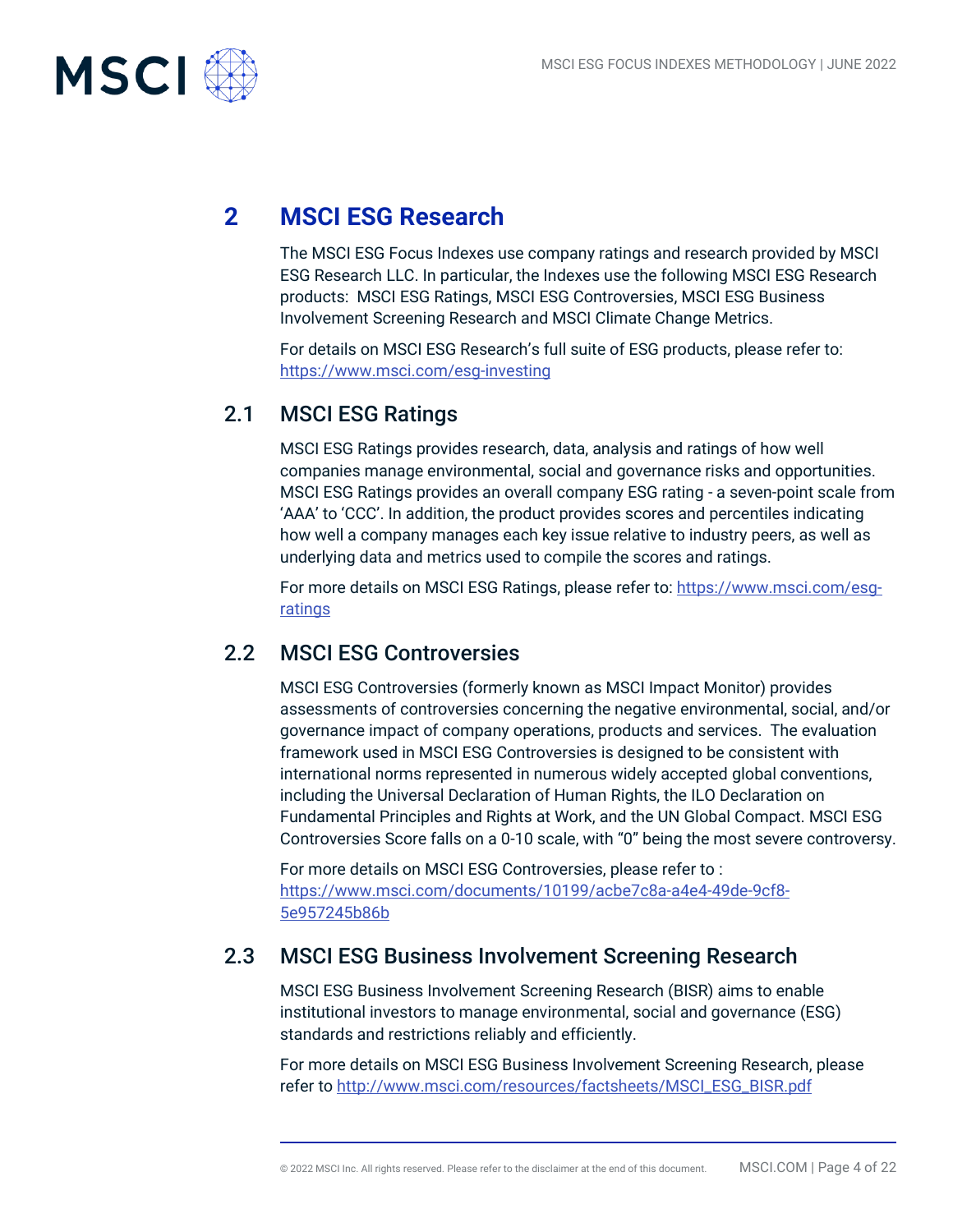

## 2.4 MSCI Climate Change Metrics

MSCI Climate Change Metrics provides climate data & tools to support investors integrating climate risk & opportunities into their investment strategy and processes. It supports investors seeking to achieve a range of objectives, including measuring and reporting on climate risk exposure, implementing low carbon and fossil fuel-free strategies, align with temperature pathways and factoring climate change research into their risk management processes, in particular through climate scenario analysis for both transition and physical risks.

The dataset spans across the four dimensions of a climate strategy: transition risks, green opportunities, physical risks and 1.5° alignment.

For more details on MSCI Climate Change Metrics, please refer to https://www.msci.com/climate-change-solutions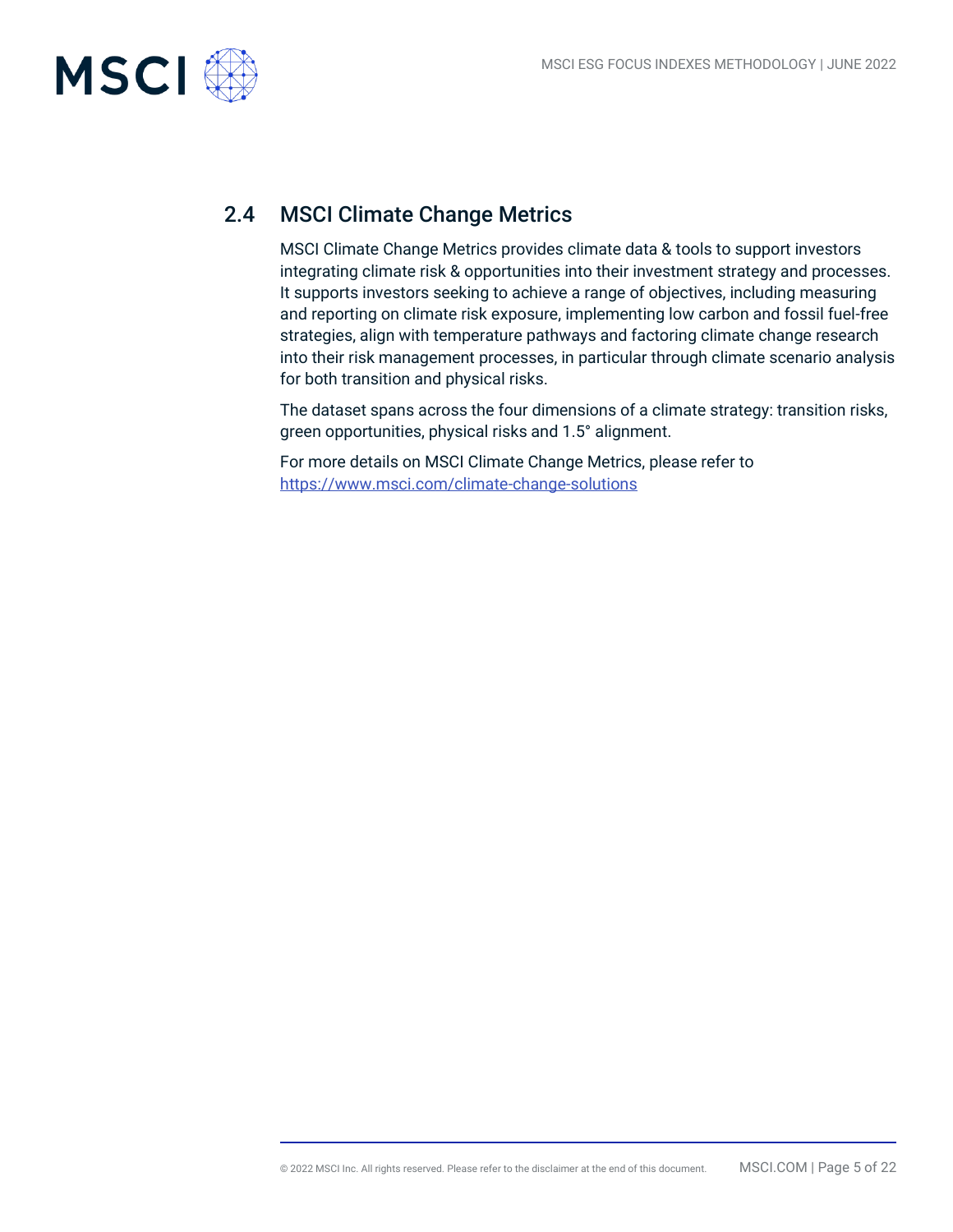

## **3 Constructing the MSCI ESG Focus Indexes**

Constructing the MSCI ESG Focus Indexes involves the following steps:

- Defining the underlying universe
- Defining the exclusion criteria
- Defining the optimization constraints
- Determining the optimized portfolio

### 3.1 Defining the Underlying Universe

The underlying universe for the MSCI ESG Focus Indexes is defined by the constituents of the MSCI Global Investable Market Indexes ("GIMI").

## 3.2 Defining the Exclusion Criteria

The MSCI ESG Focus Indexes use company ratings and research provided by MSCI ESG Research to determine eligibility for index inclusion.

#### 3.2.1 Controversial Business Involvement Criteria

The MSCI ESG Focus Indexes use MSCI ESG Business Involvement Screening Research and MSCI Climate Change Metrics to identify companies that are involved in the following business activities. Companies that meet the business involvement criteria are excluded from the MSCI ESG Focus Indexes. Please refer to Appendix 1 for details on these criteria.

- Controversial Weapons
- Tobacco
- Fossil Fuel Extraction
- Thermal Coal Power

#### 3.2.2 ESG Controversies Criteria

MSCI ESG Focus Indexes use MSCI ESG Controversies Scores to identify those companies that are involved in very severe controversies involving the environmental, social, or governance impact of their operations and/or products and services. Companies with MSCI ESG Controversies Score of 0 ('Red Flag' companies) are excluded from the MSCI ESG Focus Indexes.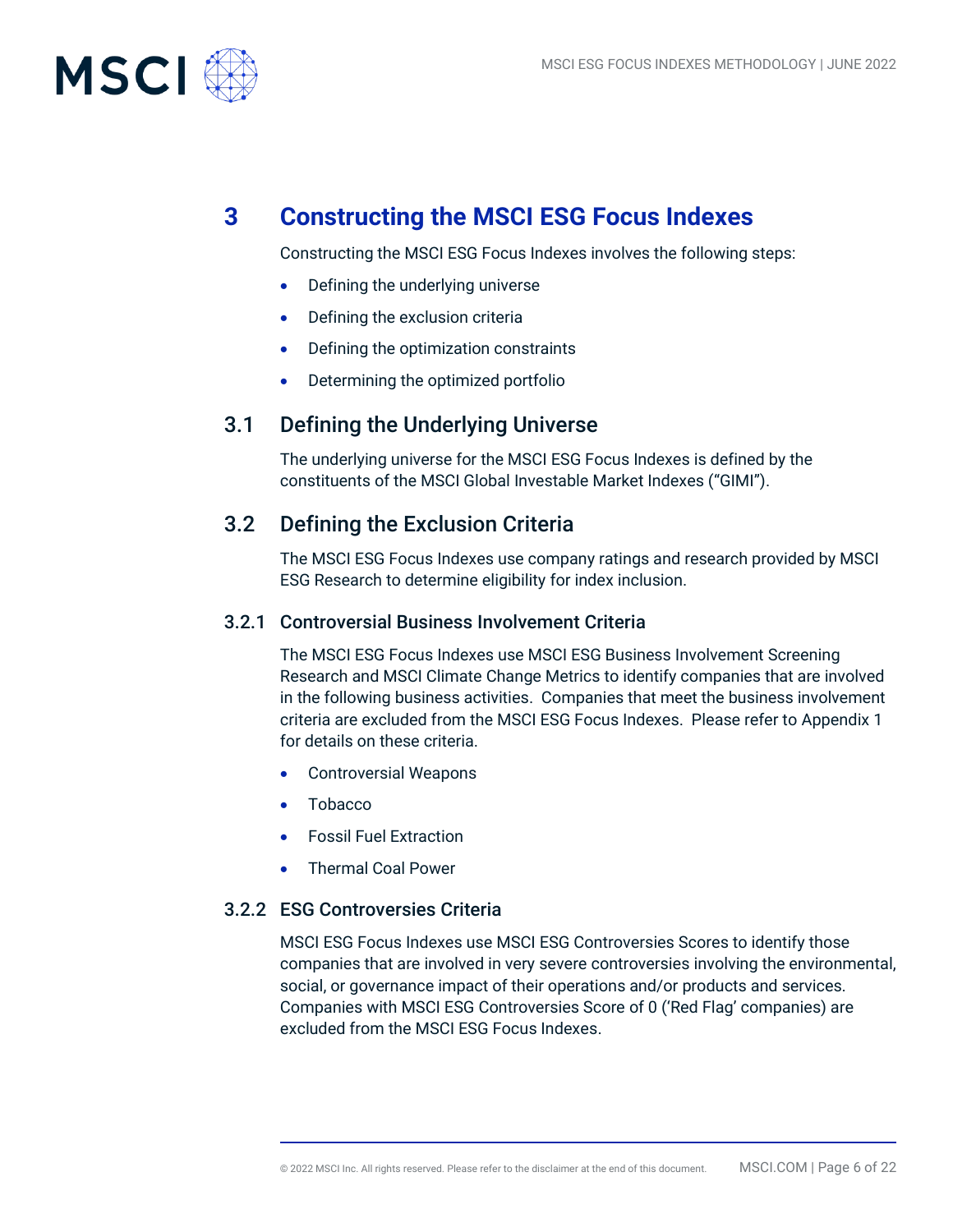

#### 3.2.3 Other Exclusion Criteria

- Missing Controversy Score Companies not assessed by MSCI ESG Research on ESG Controversies are not eligible for inclusion in the MSCI ESG Focus Indexes.
- Missing ESG Rating or ESG Score Companies not assessed by MSCI ESG Research on ESG Rating or ESG Score are not eligible for inclusion in the MSCI ESG Focus Indexes.

## 3.3 Defining the Optimization Constraints

Constituents are selected to maximize exposure to higher ESG scores, subject to maintaining risk and return characteristics similar to the Parent Index. ESG scores are normalized and used in the optimization process. Optimization maximizes the Index's exposure to ESG scores for a given predicted tracking error. The following predicted tracking error targets are used for the construction of MSCI ESG Focus Indexes:

| No.            | <b>ESG Focus Index</b>                                      | <b>Parent Index</b>              | <b>Predicted</b><br><b>Tracking Error</b> |
|----------------|-------------------------------------------------------------|----------------------------------|-------------------------------------------|
| 1              | MSCI EAFE ESG Focus Index                                   | <b>MSCI EAFE Index</b>           | 0.5%                                      |
| $\overline{2}$ | <b>MSCI EM (Emerging Markets)</b><br><b>ESG Focus Index</b> | <b>MSCI EM Index</b>             | 1.0%                                      |
| 3              | <b>MSCI USA ESG Focus Index</b>                             | <b>MSCI USA Index</b>            | 0.5%                                      |
| 4              | <b>MSCI World ESG Focus Index</b>                           | MSCI World Index                 | 0.5%                                      |
| 5              | <b>MSCI Taiwan ESG Focus Index</b>                          | <b>MSCI Taiwan Index</b>         | 1.0%                                      |
| 6              | <b>MSCI ACWI ESG Focus Index</b>                            | <b>MSCI ACWI Index</b>           | 0.5%                                      |
| $\overline{7}$ | MSCI AC Asia ex Japan ESG<br>Focus Index                    | MSCI AC Asia ex<br>Japan Index   | 1.0%                                      |
| 8              | <b>MSCI ACWI ex USA ESG Focus</b><br>Index                  | <b>MSCI ACWI ex USA</b><br>Index | 0.5%                                      |
| $\mathsf{Q}$   | <b>MSCI USA Small Cap ESG</b><br>Focus Index                | MSCI USA Small<br>Cap Index      | 0.75%                                     |
| 10             | <b>MSCI Canada ESG Focus Index</b>                          | <b>MSCI Canada Index</b>         | 2.5%                                      |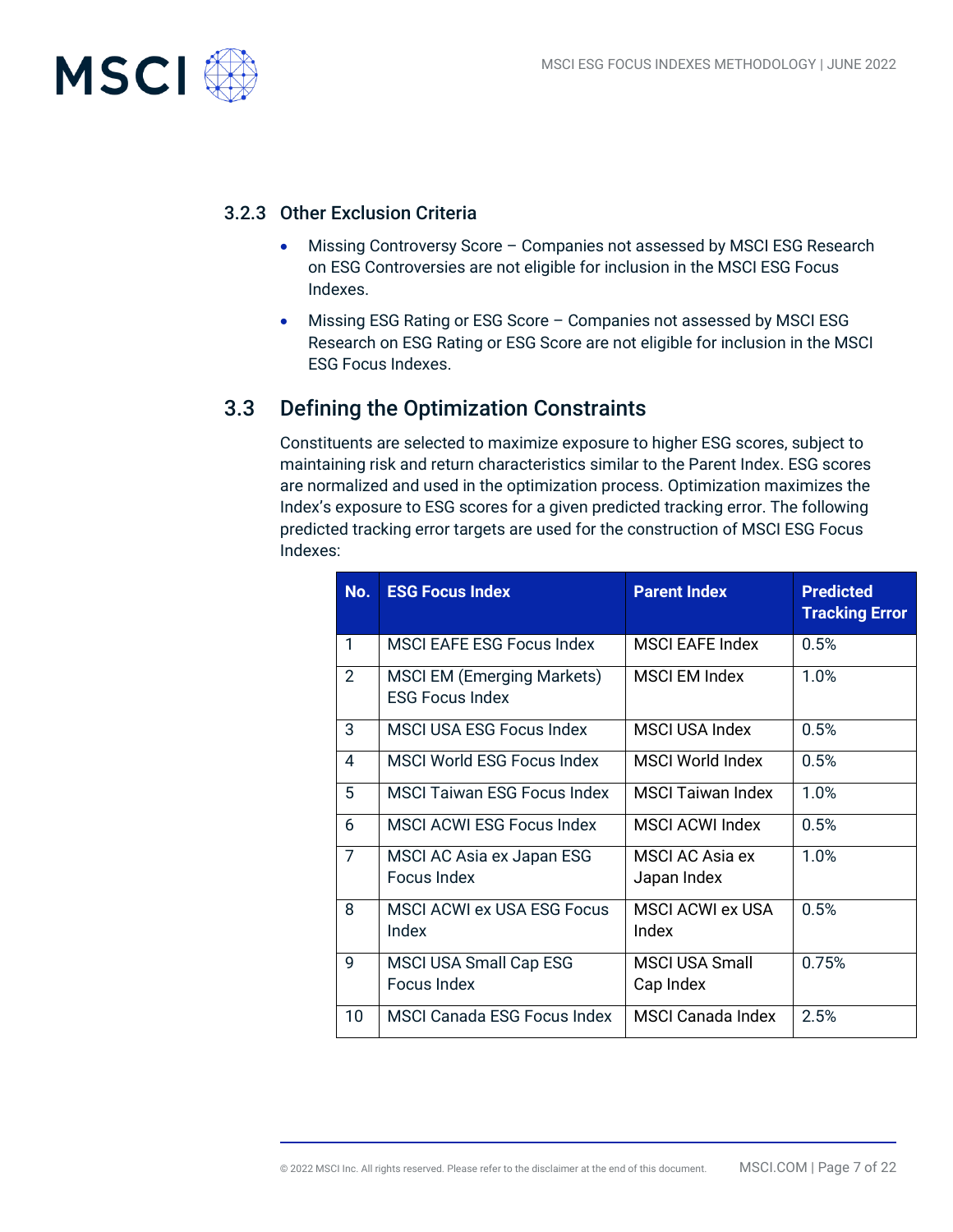

Optimization is a quantitative process that considers the market capitalization weights from the Parent Index, ESG scores and additional constraints to select and weight the constituents of the Index.

Normalization of the ESG scores allows the optimization process to assess each score in the context of the overall distribution of the ESG scores.

Please refer to Appendix 2 for the Optimization constraints.

## 3.4 Determining the Optimized Portfolio

The Indexes are constructed using the Barra Open Optimizer in combination with the relevant Barra Equity Model. The optimization uses universe of eligible securities and the specified optimization objective and constraints to determine the constituents of the MSCI ESG Focus Indexes.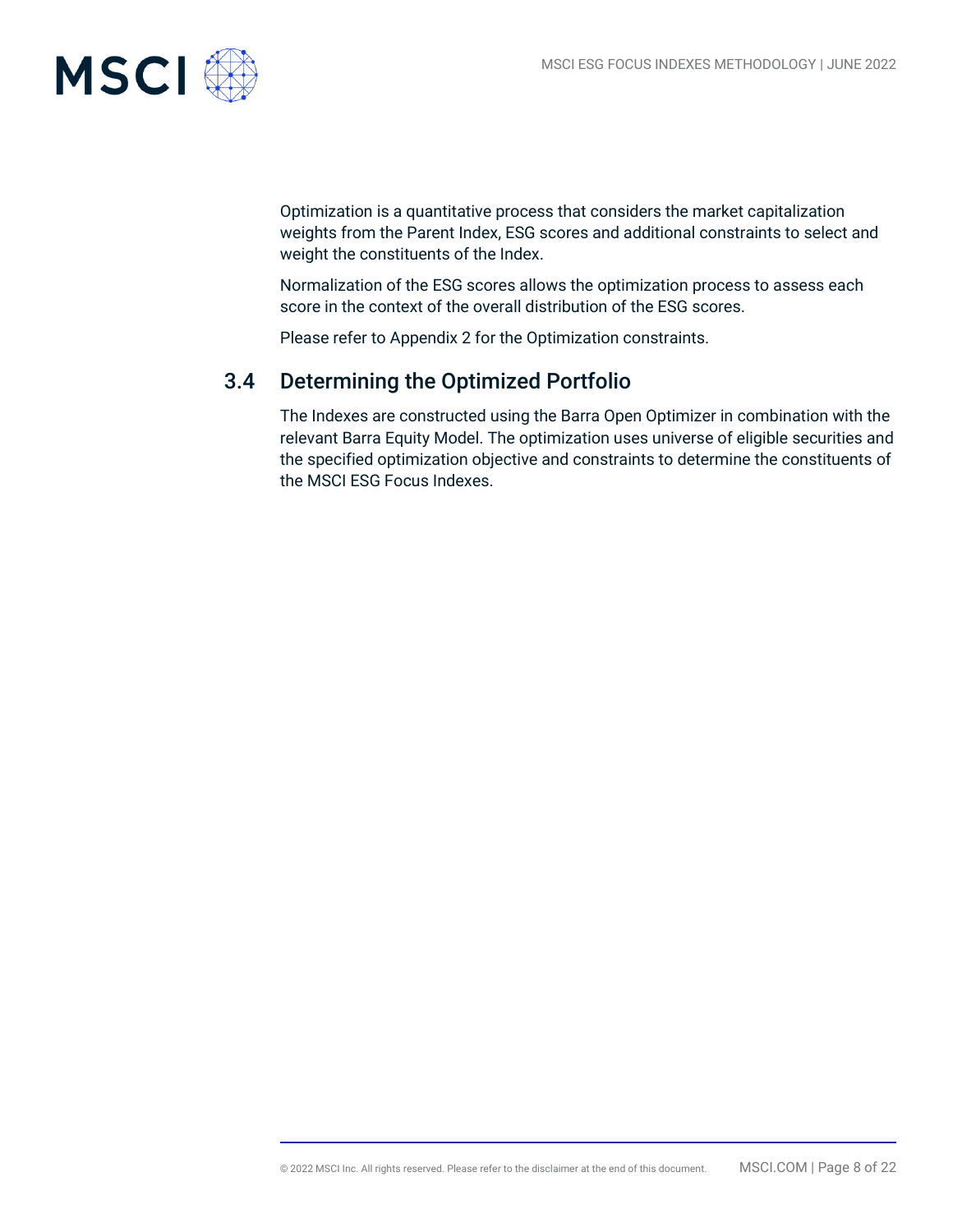

## **4 Maintaining the MSCI ESG Focus Indexes**

## 4.1 Quarterly Index Reviews

The Indexes are rebalanced on a quarterly basis to coincide with the regular Index Reviews (Semi-Annual Index Reviews in May and November and Quarterly Index Reviews in February and August) of the MSCI Global Investable Market Indexes. The changes are implemented at the end of February, May, August and November. The pro forma indexes are in general announced nine business days before the effective date.

ESG scores used for the Quarterly Index Reviews will be taken as of the end of the month preceding the Index Review, i.e., January, April, July and October.

At each Index Review, the optimization process outlined in Section 3 is implemented. Companies can only be added to the Indexes only at regular Index Reviews.

In general, MSCI uses MSCI ESG Research data (including MSCI ESG Ratings, MSCI ESG Controversies Scores and MSCI Business Involvement Screening Research) as of the end of the month preceding the Index Reviews. For some securities, such data may not be published by MSCI ESG Research by the end of the month preceding the Index Review. For such securities, MSCI will use ESG data published after the end of month, when available.

## 4.2 Ongoing Event-Related Maintenance

The general treatment of corporate events in the MSCI ESG Focus Indexes aims to minimize turnover outside of Index Reviews. The methodology aims to appropriately represent an investor's participation in an event based on relevant deal terms and pre-event weighting of the index constituents that are involved. Further, changes in index market capitalization that occur as a result of corporate event implementation will be offset by a corresponding change in the Variable Weighting Factor (VWF) of the constituent.

Additionally, if the frequency of Index Reviews in the Parent Index is greater than the frequency of Index Reviews in the MSCI ESG Focus Indexes, the changes made to the Parent Index during intermediate Index Reviews will be neutralized in the MSCI ESG Focus Indexes.

The following section briefly describes the treatment of common corporate events within the MSCI ESG Focus Indexes.

No new securities will be added (except where noted below) to the Indexes between Index Reviews. Parent Index deletions will be reflected simultaneously.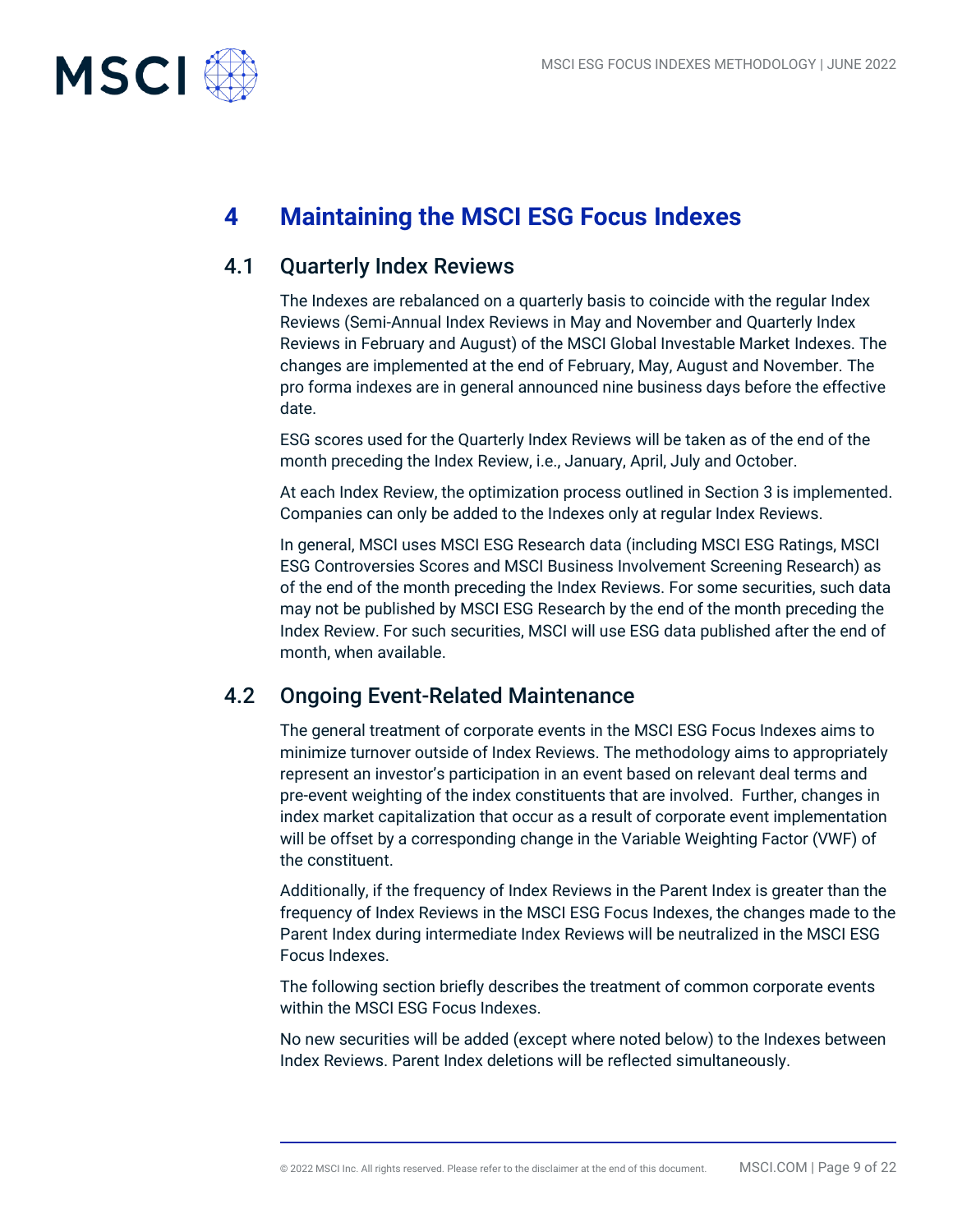

| <b>EVENT TYPE</b>                          | <b>EVENT DETAILS</b>                                                                                                                                                                                                                                               |
|--------------------------------------------|--------------------------------------------------------------------------------------------------------------------------------------------------------------------------------------------------------------------------------------------------------------------|
| <b>New additions to the Parent Index</b>   | A new security added to the parent<br>index (such as IPO and other early<br>inclusions) will not be added to the<br>index.                                                                                                                                         |
| <b>Spin-Offs</b>                           | All securities created as a result of the<br>spin-off of an existing Index<br>constituent will be added to the Index<br>at the time of event implementation.<br>Reevaluation for continued inclusion<br>in the Index will occur at the<br>subsequent Index Review. |
| <b>Merger/Acquisition</b>                  | For Mergers and Acquisitions, the<br>acquirer's post event weight will<br>account for the proportionate amount<br>of shares involved in deal<br>consideration, while cash proceeds<br>will be invested across the Index.                                           |
|                                            | If an existing Index constituent is<br>acquired by a non-Index constituent,<br>the existing constituent will be deleted<br>from the Index and the acquiring non-<br>constituent will not be added to the<br>Index.                                                 |
| <b>Changes in Security Characteristics</b> | A security will continue to be an Index<br>constituent if there are changes in<br>characteristics (country, sector, size<br>segment, etc.) Reevaluation for<br>continued inclusion in the Index will<br>occur at the subsequent Index Review.                      |

Further detail and illustration regarding specific treatment of corporate events relevant to this Index can be found in the MSCI Corporate Events Methodology book under the sections detailing the treatment of events in Capped Weighted and Non-Market Capitalization Weighted indexes.

The MSCI Corporate Events methodology book is available at: <https://www.msci.com/index-methodology>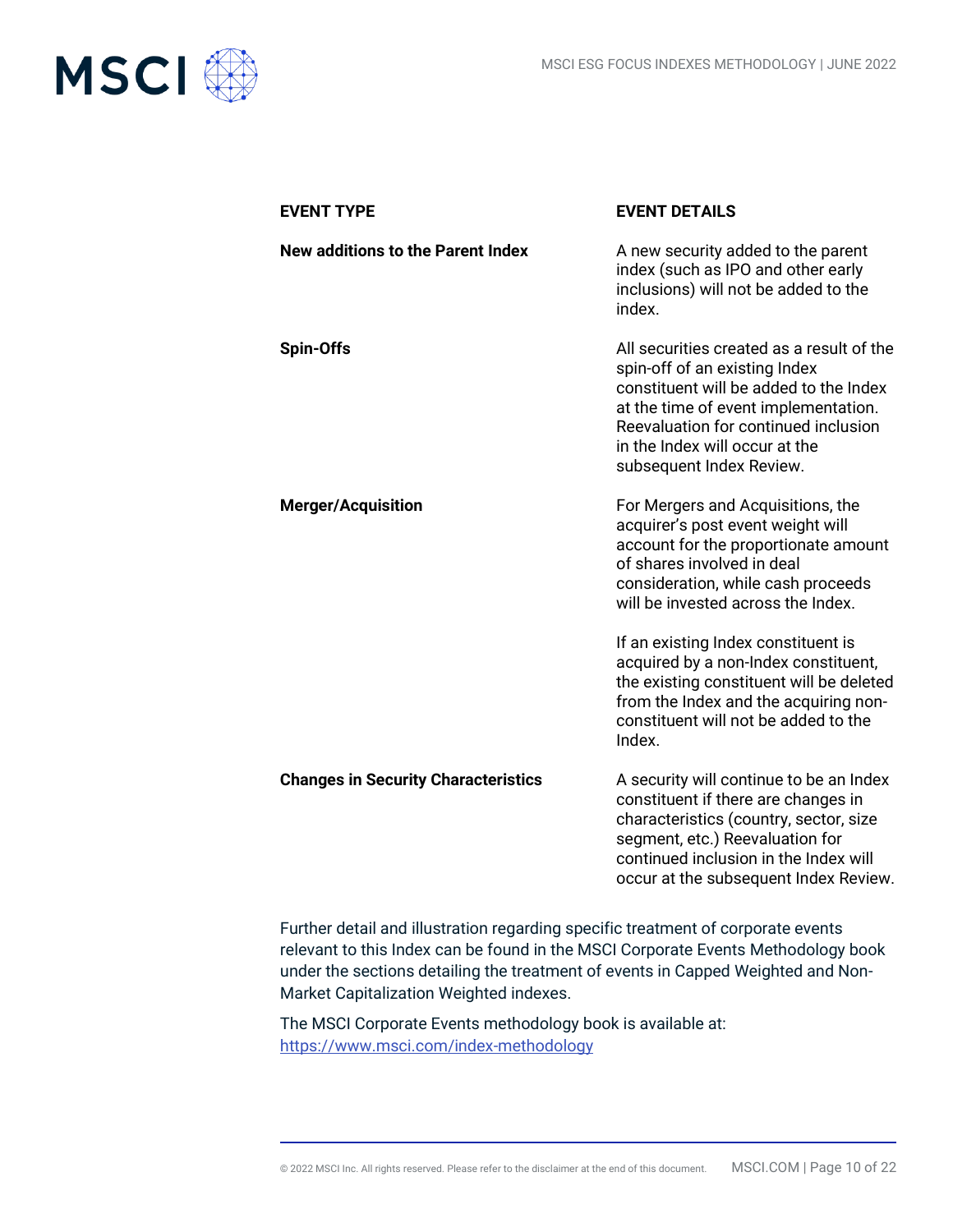

## **Appendix 1: Controversial Business Involvement Criteria**

• **Tobacco**

Companies which meet the following Tobacco involvement criteria are excluded from the Indexes

- o All companies classified as "Producer" or "Licensor"
- o All companies classified as "Distributor", "Retailer", or "Supplier" that earn 15% or more of revenues from tobacco products
- o All companies classified as "Ownership by a Tobacco Company" or "Ownership of a Tobacco Company"
- **Controversial Weapons**

Companies which meet the following Controversial Weapons criteria are excluded from the Indexes

o Cluster Bombs

MSCI ESG Research's cluster bomb research identifies public companies that are involved in the production of cluster bombs and munitions, or the essential components of these products.

o Landmines

MSCI ESG Research's landmines research identifies public companies that are involved in the production of anti‐personnel landmines, anti‐vehicle landmines, or the essential components of these products.

o Depleted Uranium Weapons

MSCI ESG Research's depleted uranium weapons research identifies public companies involved in the production of depleted uranium weapons and armor.

o Chemical and Biological Weapons

MSCI ESG Research's chemical and biological weapons research identifies public companies that are involved in the production of chemical and biological weapons, or the essential components of these products.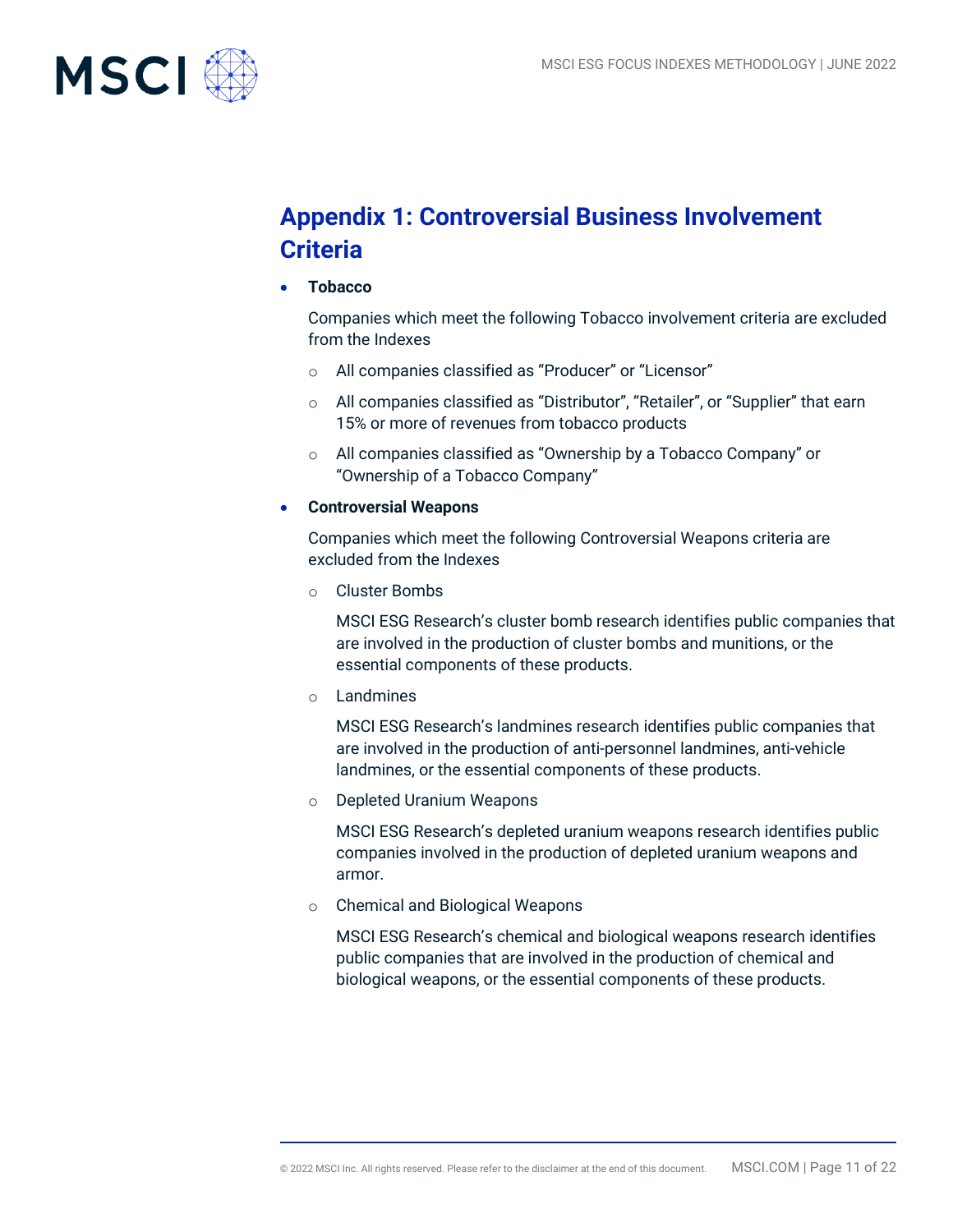

o Blinding Laser Weapons

MSCI ESG Research's blinding laser weapons research identifies public companies that are involved in the production of weapons utilizing laser technology to cause permanent blindness.

o Non-Detectable Fragments

MSCI ESG Research's non-detectable fragments research identifies public companies that are involved in the production of weapons that use nondetectable fragments to inflict injury.

o Incendiary Weapons (White Phosphorus)

MSCI ESG Research's incendiary weapons research identifies companies that are involved in the production of weapons using white phosphorus.

Involvement criteria:

- o Producers of the weapons
- $\circ$  Producers of key components of the weapons (only applies to cluster bombs, landmines, depleted uranium weapons as well as chemical and biological weapons)
- o Ownership of 20% or more of a weapons or components producer

The minimum limit is raised to 50% for financial companies having an ownership in a company that manufactures controversial weapons or key components of controversial weapons

 $\circ$  Owned 50% or more by a company involved in weapons or components production

Revenue limits:

o Any identifiable revenues, i.e., zero tolerance

For details please refer to the MSCI Global ex Controversial Weapons Indexes Methodology a[t https://www.msci.com/index-methodology.](https://www.msci.com/index-methodology)

- **Fossil Fuel Extraction**
	- All companies deriving 5% or more aggregate revenue (either reported or estimated) from thermal coal mining and unconventional oil and gas extraction.
		- o *Thermal Coal Mining:* Revenue from the mining of thermal coal (including lignite, bituminous, anthracite and steam coal) and its sale to external parties. It does not cover revenue from metallurgical coal; coal mined for internal power generation (e.g. in the case of vertically integrated power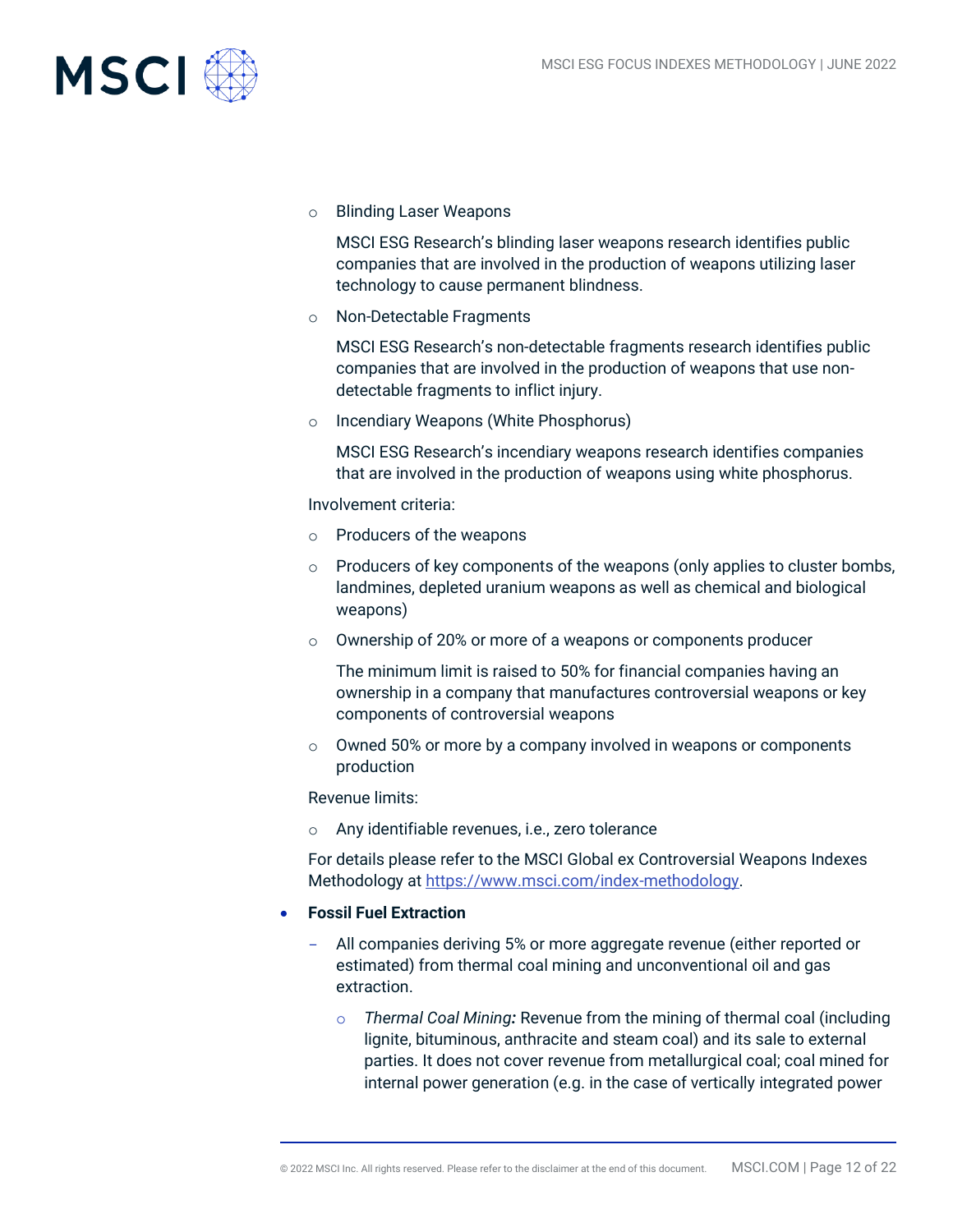

producers); intra-company sales of mined thermal coal; and revenue from coal trading

- o *Unconventional Oil & Gas Extraction:* Revenue from oil sands, oil shale (kerogen-rich deposits), shale gas, shale oil, coal seam gas, and coal bed methane. It does not cover all types of conventional oil and gas production including Arctic onshore/offshore, deep water, shallow water and other onshore/offshore.
- **Thermal Coal Power**
	- All companies deriving 5% or more revenue (either reported or estimated) from thermal coal-based power generation.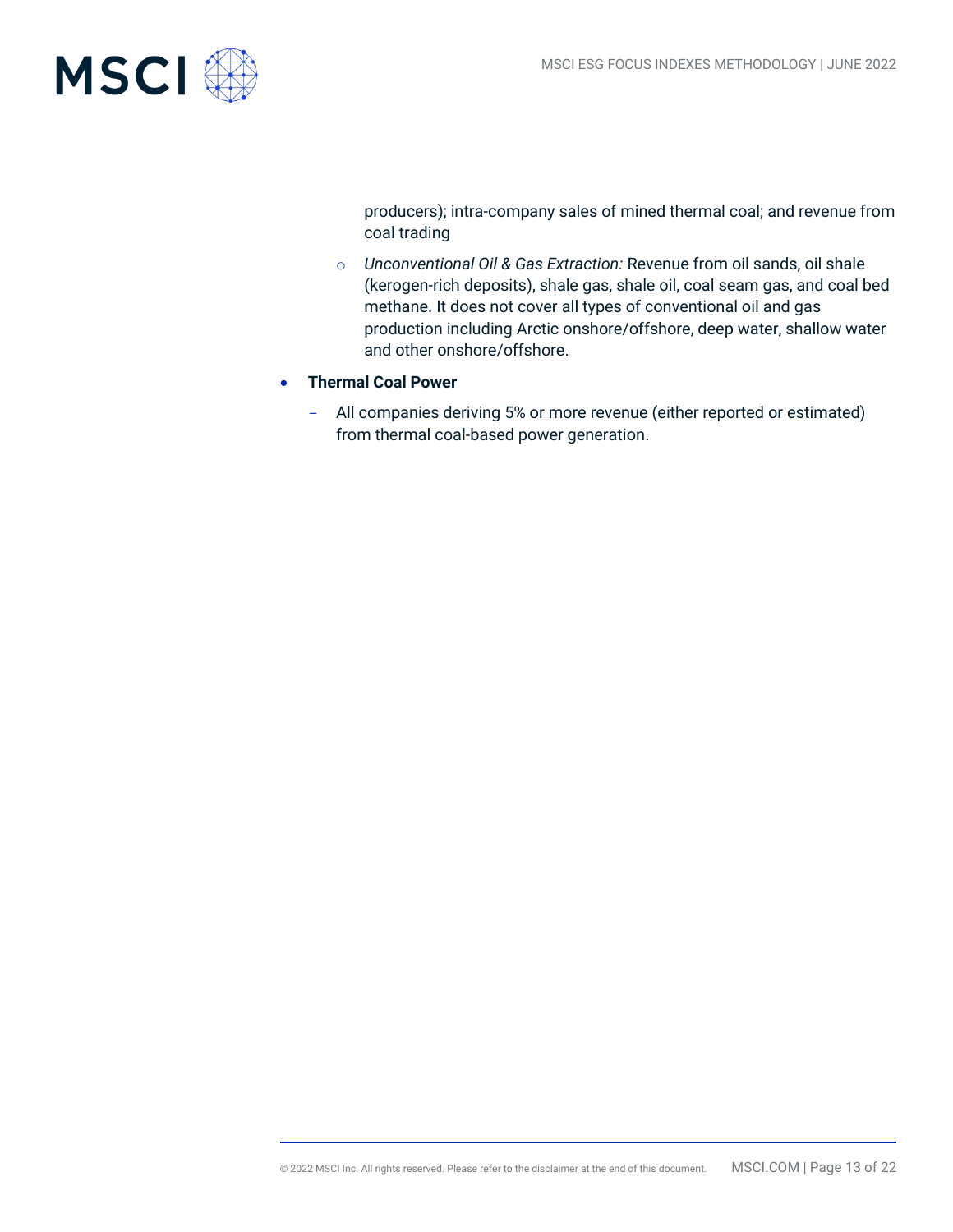

## **Appendix 2: Optimization Constraints**

At each Quarterly Index Review, the following optimization constraints are used to ensure replicability and investability:

#### **Optimization Constraints**

| No.            | <b>Parameter</b>                                                      | <b>EAFE</b> | <b>EM</b> | <b>USA</b> |         | <b>WORLD TAIWAN</b> | <b>ACWI</b> |
|----------------|-----------------------------------------------------------------------|-------------|-----------|------------|---------|---------------------|-------------|
| $\overline{1}$ | <b>Predicted Tracking</b><br>Error                                    | 0.5%        | 1.0%      | 0.5%       | 0.5%    | 1.0%                | 0.5%        |
| $\overline{2}$ | <b>Min Constituent</b><br>Weight                                      | 0.1%        | 0.1%      | 0.1%       | 0.1%    | 0.1%                | 0.1%        |
| 3              | <b>Constituent Active</b><br>Weight                                   | $+/-2%$     | $+/-2%$   | $+/-2%$    | $+/-2%$ | $+/-2%$             | $+/-2%$     |
| $\overline{4}$ | Security Weight as a<br>Multiple of its weight<br>in the Parent Index | 20          | 20        | 20         | 20      | 20                  | 20          |
| 5              | <b>Active Sector</b><br>Weights                                       | $+/-5%$     | $+/-5%$   | $+/-5%$    | $+/-5%$ | $+/-5%$             | $+/-5%$     |
| 6              | <b>Active Country</b><br>Weights*                                     | $+/-5%$     | $+/-5%$   |            | $+/-5%$ |                     | $+/-5%$     |
| $\overline{7}$ | One Way Turnover<br>during May and<br>November Index<br><b>Review</b> | 10%         | 10%       | 10%        | 10%     | 10%                 | 10%         |
| 8              | One Way Turnover<br>during Feb and Aug<br><b>Index Review</b>         | 5%          | 5%        | 5%         | 5%      | 5%                  | 5%          |
| 9              | <b>Specific Risk</b><br>Aversion                                      | 0.075       | 0.075     | 0.075      | 0.075   | 0.075               | 0.075       |
| 10             | <b>Common Factor Risk</b><br>Aversion                                 | 0.0075      | 0.0075    | 0.0075     | 0.0075  | 0.0075              | 0.0075      |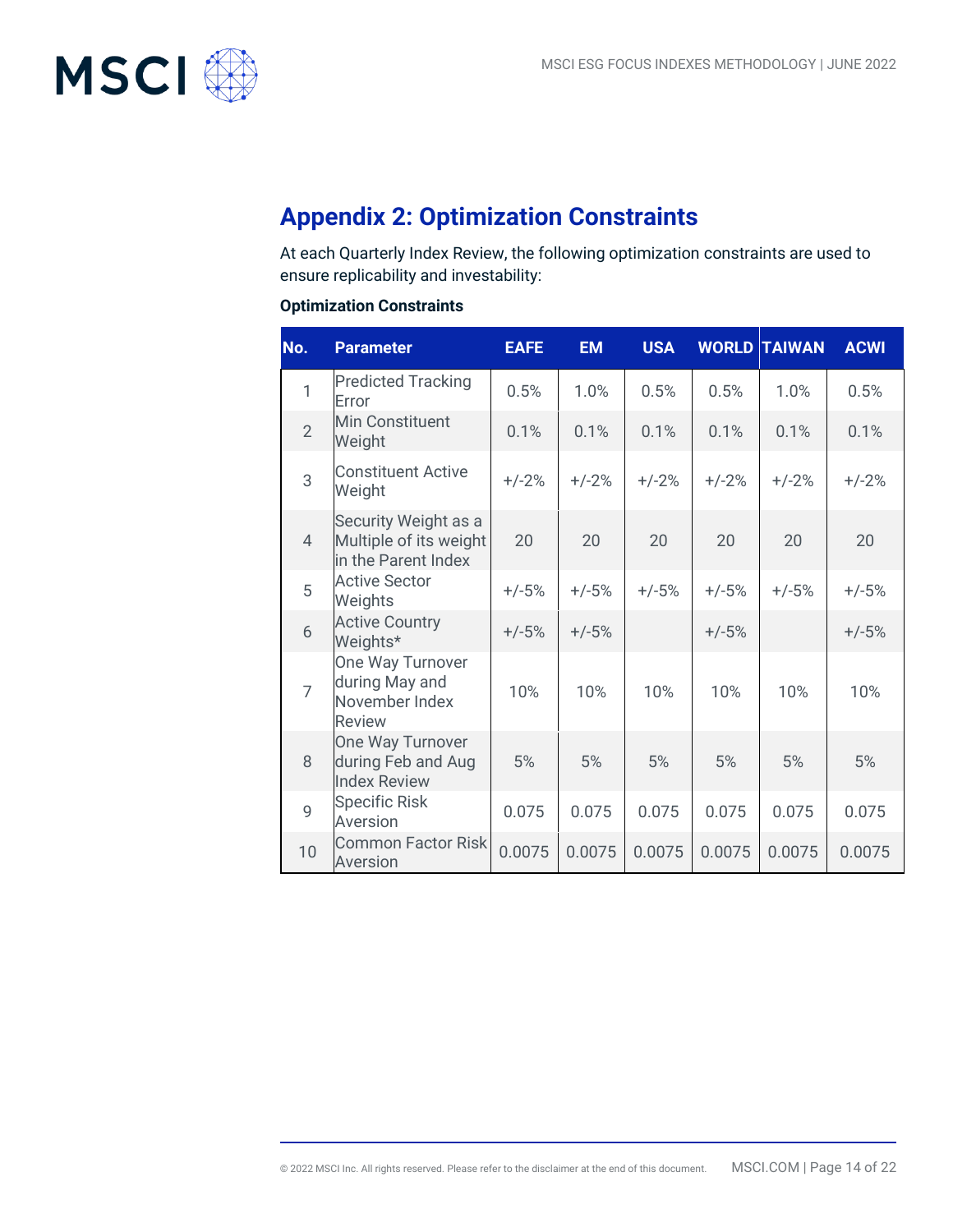

#### **Optimization Constraints (continued)**

| No.            | <b>Parameter</b>                                                      |         |         | AC ASIA EX JP ACWI EX USA USA SMALL CAP CANADA |         |
|----------------|-----------------------------------------------------------------------|---------|---------|------------------------------------------------|---------|
| $\mathbf{1}$   | <b>Predicted Tracking</b><br>Error                                    | 1.0%    | 0.5%    | 0.75%                                          | 2.5%    |
| $\overline{2}$ | Min Constituent<br>Weight                                             | 0.1%    | 0.1%    | 0.1%                                           | 0.1%    |
| 3              | <b>Constituent Active</b><br>Weight                                   | $+/-2%$ | $+/-2%$ | $+/-2%$                                        | $+/-2%$ |
| $\overline{4}$ | Security Weight as a<br>Multiple of its weight<br>in the Parent Index | 20      | 20      | 20                                             | 20      |
| 5              | <b>Active Sector</b><br>Weights                                       | $+/-5%$ | $+/-5%$ | $+/-5%$                                        | $+/-5%$ |
| 6              | <b>Active Country</b><br>Weights*                                     | $+/-5%$ | $+/-5%$ |                                                |         |
| $\overline{7}$ | One Way Turnover<br>during May and<br>November Index<br><b>Review</b> | 10%     | 10%     | 10%                                            | 10%     |
| 8              | One Way Turnover<br>during Feb and Aug<br><b>Index Review</b>         | 5%      | 5%      | 5%                                             | 5%      |
| $\overline{9}$ | <b>Specific Risk</b><br>Aversion                                      | 0.075   | 0.075   | 0.075                                          | 0.075   |
| 10             | <b>Common Factor Risk</b><br>Aversion                                 | 0.0075  | 0.0075  | 0.0075                                         | 0.0075  |

\* Active Country Weights:

- In case there are countries in the parent index which weigh less than 2.5% in the parent index then for such countries the active country upper bound of +5% is not applicable. When a country weighs less than 2.5% in parent index then the upper bound of country weight in the ESG Focus Index is set at three times of the country's weight in parent index.
- In case the upper bound on country weight is less than the minimum constituent weight constraints, then the upper bound of country weight is relaxed till it is above the minimum constituent weight constraint.
- The country weight constraint also applies on China A Stock Connect listings as a group separately in addition to the usual country weight constraint on China.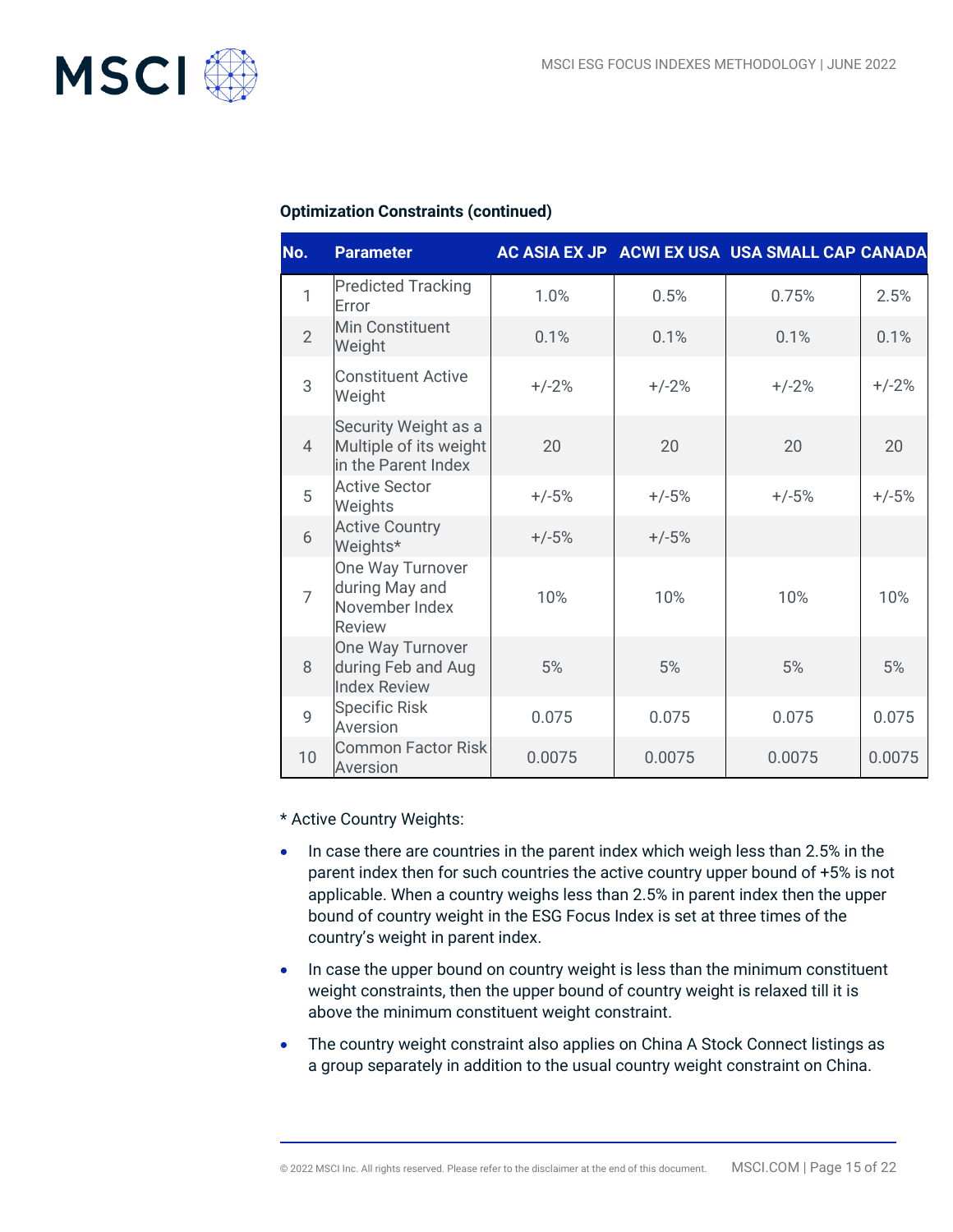

**Infeasible Solution** - During the Quarterly and Semi-Annual Index Reviews, in the event that there is no optimal solution that satisfies all the optimization constraints, first the turnover constraint will be relaxed up to a maximum turnover of 30% in steps of 1% until an optimal solution is found. If a feasible solution is not found at turnover of 30%, the predicted tracking error is relaxed up to a maximum of 5 times of the original predicted tracking error in steps on 0.1%. In the event that feasible solution is not found for maximum predicted error, the Index will not be rebalanced for that index review.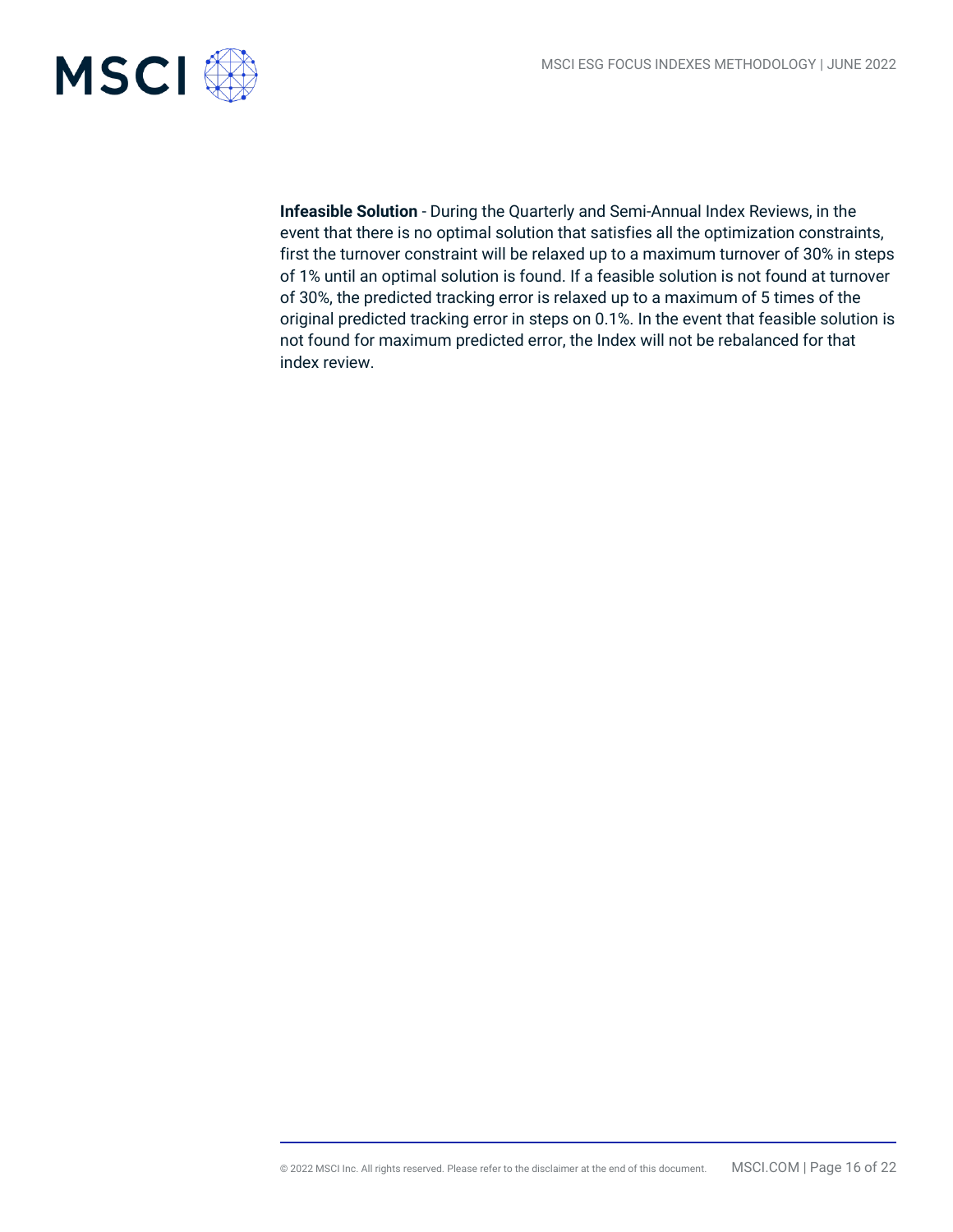

#### **The following sections have been modified as of August 2016:**

Section 1: Introduction and other relevant sections

• To implement name change – Index name has been changed from 'ESG Select' to 'ESG Focus'

Section 3.1, 3.3 and Appendix 2:

• Added reference to 'USA ESG Focus' Index.

#### **The following sections have been modified as of June 2017:**

• The details on the Corporate Events treatment are now included in Section 4.2.

#### **The following sections have been modified as of July 2017:**

Section 3.1, 3.3 and Appendix 2:

• Added reference to 'MSCI World ESG Focus' Index and 'MSCI Taiwan ESG Focus' Index.

#### **The following sections have been modified as of September 2017:**

Section 4.1

• Clarification on use of ESG data for securities whose data would be available after the end of the month preceding Index Review.

#### **The following sections have been modified as of January 2018:**

Appendix 3

• Added details on optimization constraints for MSCI USA Small Cap Extended ESG Focus Index.

#### **The following sections have been modified as of March 2018:**

Appendix 3

• Added details on exclusion of producers and retailers of civilian firearms from the parent index.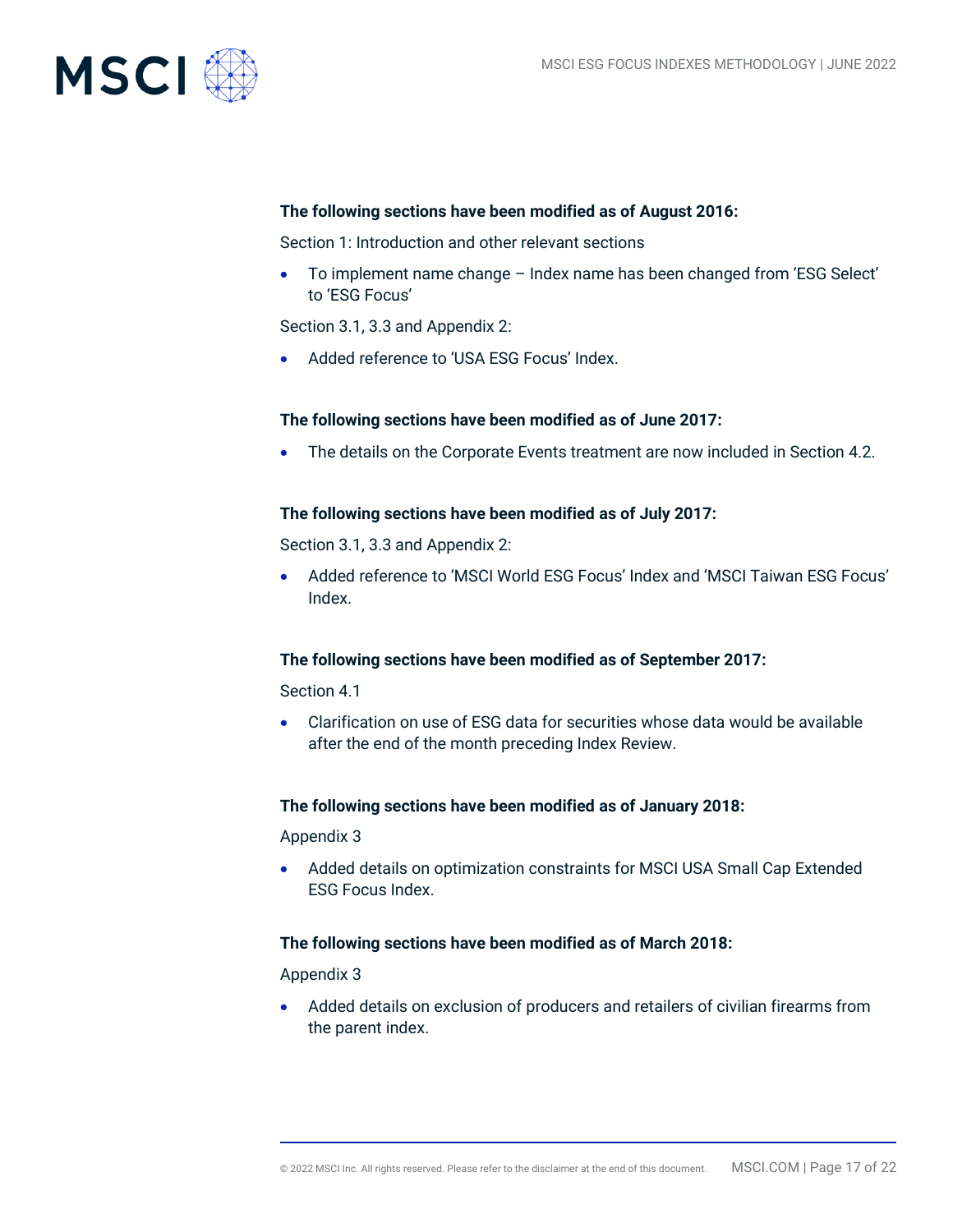

#### **The following sections have been modified as of May 2018:**

Appendix 1

• Controversial Weapons Criteria - Updated to reflect the addition of new screens for blinding lasers, non-detectable fragments and incendiary weapons (while phosphorus)

#### Appendix 3

- Updated to include reference to MSCI EAFE Extended ESG Focus Index, MSCI EM (Emerging Markets) Extended ESG Focus Index, MSCI USA Extended ESG Focus Index and MSCI USA Small Cap Extended ESG Focus Index
- Added clarification to explain index calculation at the February 2018 Quarterly Index Review.

#### **The following sections have been modified as of June 2018:**

Section 3.1, 3.3

• Added reference to ACWI ESG Focus Index.

Appendix 2

- Added optimization constraints for ACWI ESG Focus Index.
- Added clarification on Active Country Weights.

#### **The following sections have been modified as of February 2019:**

- Renamed "IVA Ratings" references to "ESG Ratings"
- Renamed "Impact Monitor Controversy Scores" to "ESG Controversies"

Appendix 3

- Added reference to Canada IMI ESG Extended Focus Index.
- Added optimization constraints for Canada IMI ESG Extended Focus Index.

#### **The following sections have been modified as of May 2019:**

Appendix 2

• Updated to reflect the additional constraint on China A Stock Connect listings.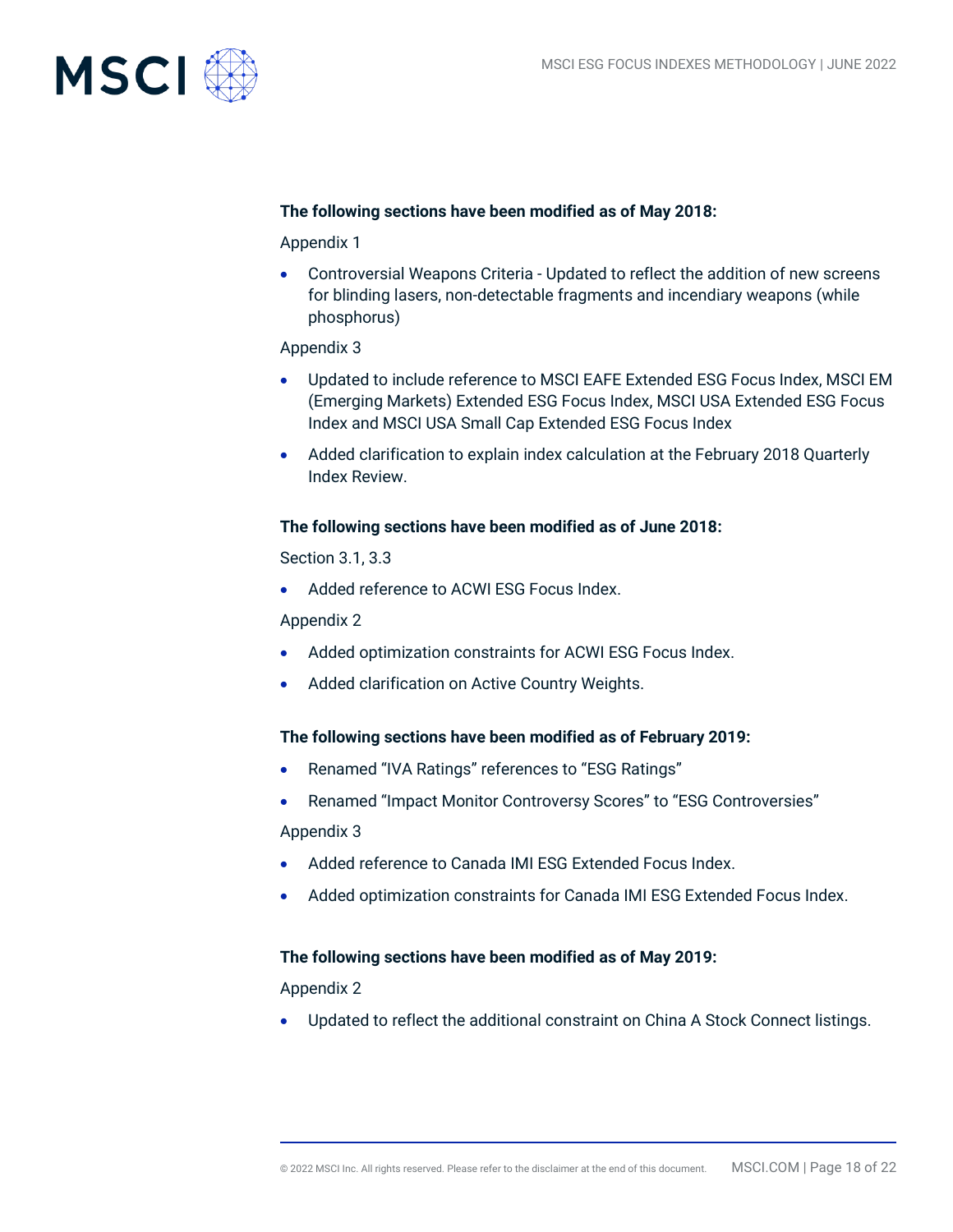

#### **The following sections have been modified as of February 2020:**

Appendix 3

• Deleted the Appendix as the methodology for the MSCI Extended ESG Focus Indexes has been made available in a separate methodology book

#### **The following sections have been modified as of November 2020:**

Section 3.1: Defining the Underlying Universe

- Moved references to 'Tobacco' and 'Controversial Weapons' screens to new section 3.2.1
- Moved the list of Parent Indexes to section 3.3

Section 3.2.1 (new): Controversial Business Involvement Criteria

• Added screens for 'Fossil Fuel Extraction' and 'Thermal Coal Power'

Section 3.3: Defining the Optimization Constraints

• Added four indexes

Appendix 1: Controversial Business Involvement Criteria

• Added screens for 'Fossil Fuel Extraction' and 'Thermal Coal Power'

Appendix 2: Optimization Constraints

• Added four indexes

#### **The following sections have been modified as of February 2021:**

Appendix 1: Controversial Business Involvement Criteria

• Corrected the 'Fossil Fuel Extraction' screen

#### **The following sections have been modified as of February 2022:**

Section 3.3: Defining the Optimization Constraints

Appendix 2: Optimization Constraints

• Increased Canada ESG Focus tracking error constraint from 100 bps to 150 bps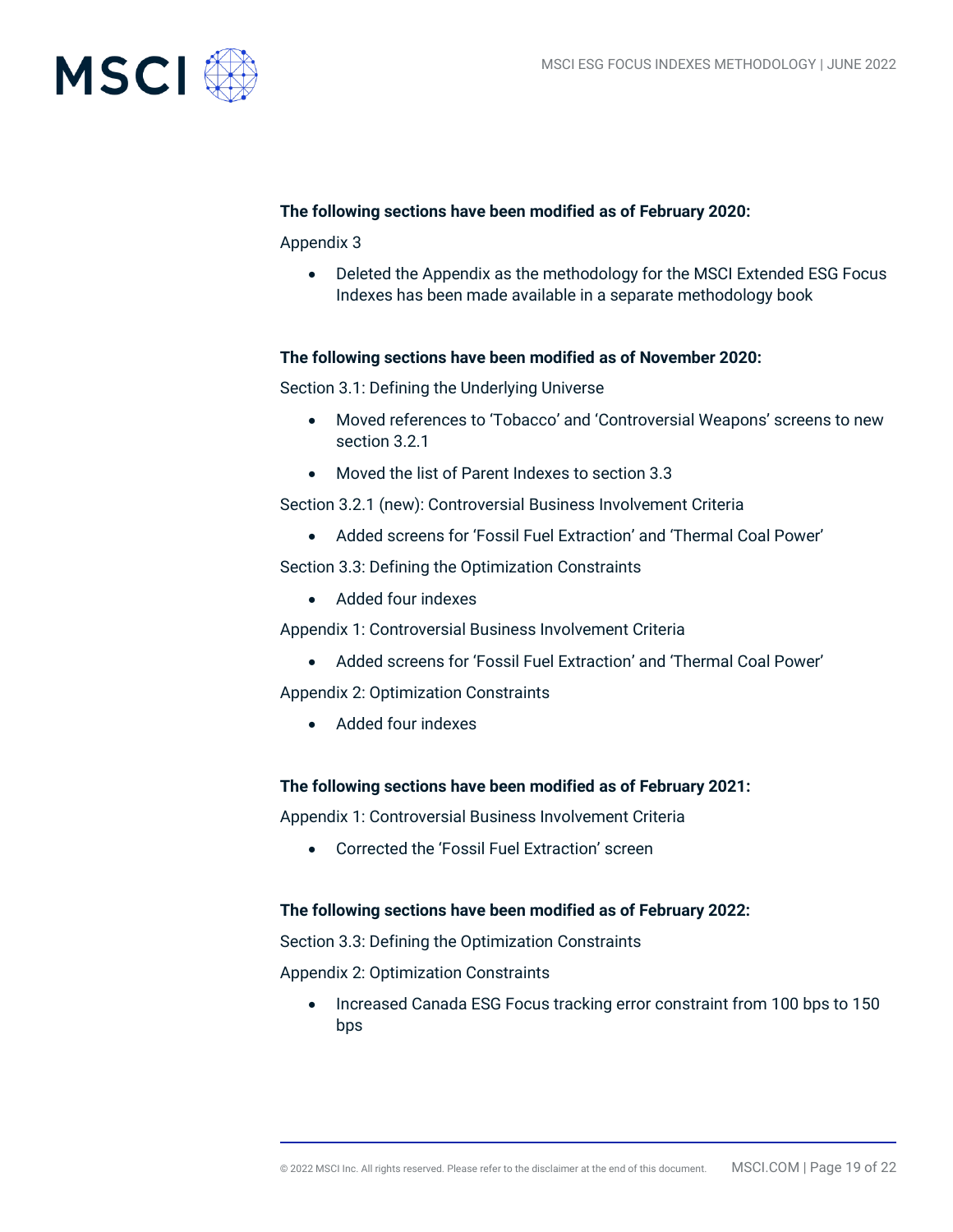

#### **The following sections have been modified as of June 2022:**

Section 3.3: Defining the Optimization Constraints

• Increased Canada ESG Focus tracking error constraint from 150 bps to 250 bps

Appendix 1: Controversial Business Involvement Criteria

• Corrected the 'Fossil Fuel Extraction' screen

Appendix 2: Optimization Constraints

• Increased Canada ESG Focus tracking error constraint from 150 bps to 250 bps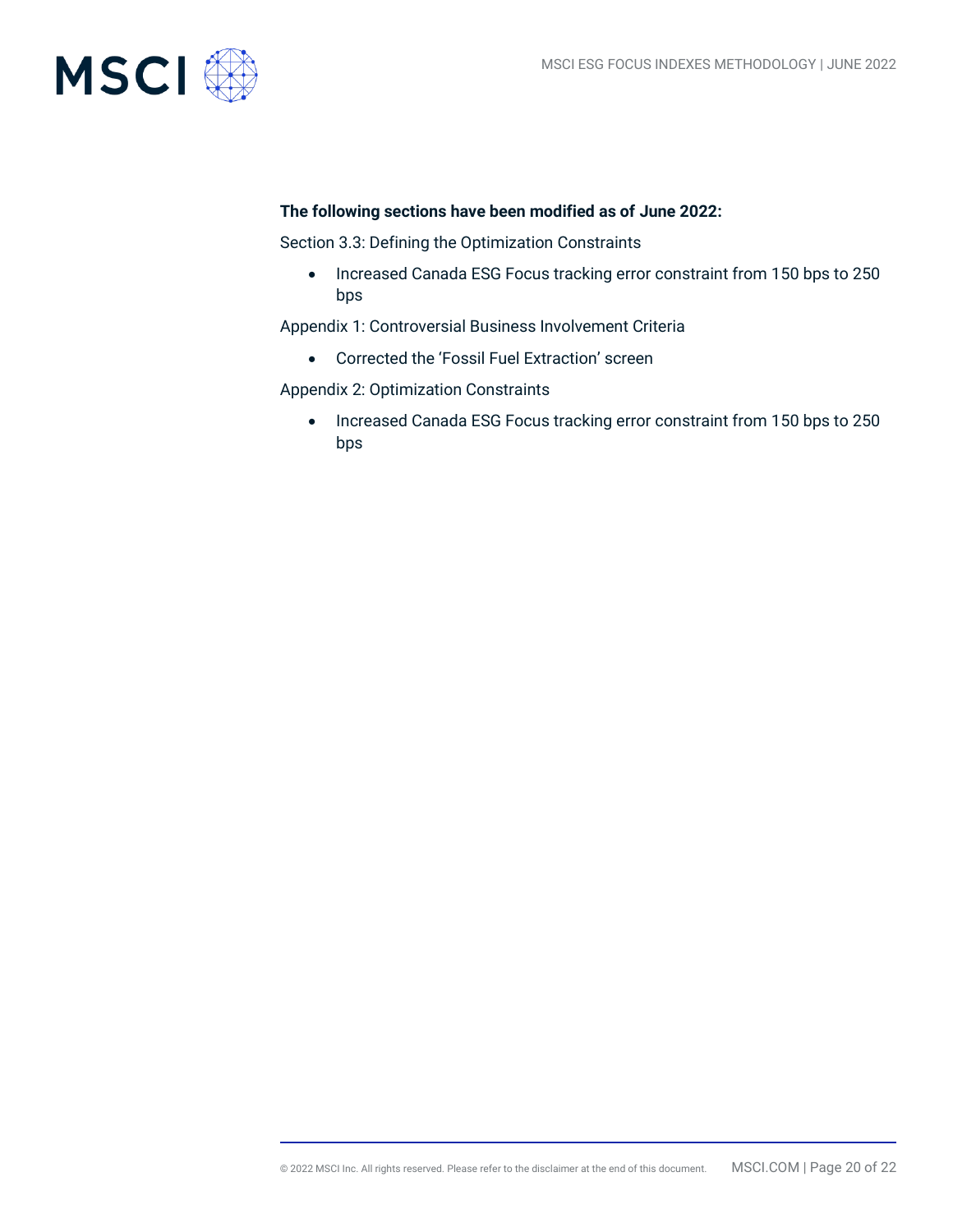

## **Contact us AMERICAS**

clientservice@msci.com

| Americas        | 1888 588 4567 *  |
|-----------------|------------------|
| Atlanta         | + 1 404 551 3212 |
| <b>Boston</b>   | + 1 617 532 0920 |
| Chicago         | +13126750545     |
| Monterrey       | +52 81 1253 4020 |
| <b>New York</b> | +12128043901     |
| San Francisco   | + 1 415 836 8800 |
| São Paulo       | +55 11 3706 1360 |
| Toronto         | + 1 416 628 1007 |

#### EUROPE, MIDDLE EAST & AFRICA

| Cape Town | +27 21 673 0100   |
|-----------|-------------------|
| Frankfurt | +49 69 133 859 00 |
| Geneva    | +41 22 817 9777   |
| London    | +44 20 7618 2222  |
| Milan     | +39 02 5849 0415  |
| Paris     | 0800 91 59 17 *   |

#### ASIA PACIFIC

| China North     | 10800 852 1032 *      |
|-----------------|-----------------------|
| China South     | 10800 152 1032 *      |
| Hong Kong       | +852 2844 9333        |
| Mumbai          | +91 22 6784 9160      |
| Seoul           | 00798 8521 3392 *     |
| Singapore       | 800 852 3749 *        |
| Sydney          | +61290339333          |
| Taipei          | 008 0112 7513 *       |
| <b>Thailand</b> | 0018 0015 6207 7181 * |
| Tokyo           | + 81 3 5290 1555      |
|                 |                       |

#### ABOUT MSCI

MSCI is a leading provider of critical decision support tools and services for the global investment community. With over 50 years of expertise in research, data and technology, we power better investment decisions by enabling clients to understand and analyze key drivers of risk and return and confidently build more effective portfolios. We create industry-leading research-enhanced solutions that clients use to gain insight into and improve transparency across the investment process.

To learn more, please visit www.msci.com.

*The process for submitting a formal index complaint can be found on the index regulation page of MSCI's website at: [https://www.msci.com/index](https://www.msci.com/index-regulation)[regulation.](https://www.msci.com/index-regulation)*

 $* =$  toll free